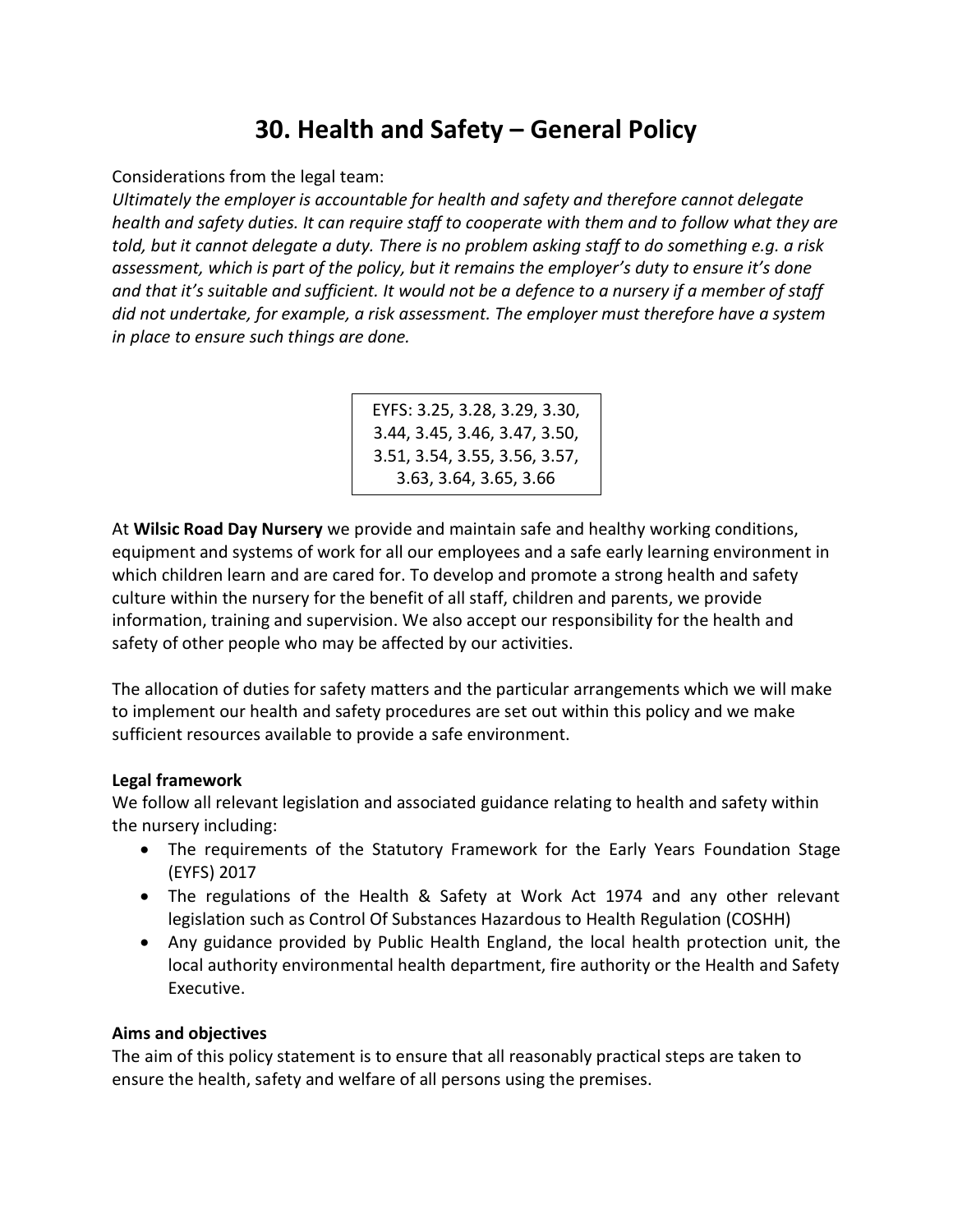To achieve this we will actively work towards the following objectives:

- Establish and maintain a safe and healthy environment throughout the nursery including outdoor spaces
- Establish and maintain safe working practices amongst staff and children
- Make arrangements for ensuring safety and the minimising of risks to health in connection with the use, handling, storage and transport of hazardous articles and substances
- Ensure the provision of sufficient information, instruction and supervision to enable all people working in or using the nursery to avoid hazards and contribute positively to their own health and safety and to ensure that staff have access to regular health and safety training
- Maintain a healthy and safe nursery with safe entry and exit routes
- Formulate effective procedures for use in case of fire and other emergencies and for evacuating the nursery premises. Practice this procedure on a regular basis to enable the safe and speedy evacuation of the nursery
- Maintain a safe working environment for pregnant workers or for workers who have recently given birth, including undertaking appropriate risk assessments
- Maintain a safe environment for those with special educational needs and disabilities and ensure all areas of the nursery are accessible (wherever practicable)
- Provide a safe environment for students or trainees to learn in
- Encourage all staff, visitors and parents to report any unsafe working practices or areas to ensure immediate response by the management.

We believe the risks in the nursery environment are low and we will maintain the maximum protection for children, staff and parents. The nursery will:

- Ensure all entrances and exits from the building, including fire exits are clearly identifiable, free from obstruction and easily opened from the inside
- Regularly check the premises room by room for structural defects, worn fixtures and fittings or electrical equipment and take the necessary remedial action
- Ensure that all staff, visitors, parents and children are aware of the fire procedures and regular fire drills are carried out
- Have the appropriate fire detection and control equipment which is checked regularly to make sure it is in working order
- Ensure that all members of staff are aware of the procedure to follow in case of accidents for staff, visitors and children
- Ensure that all members of staff take all reasonable action to control the spread of infectious diseases and wear protective gloves and clothing where appropriate
- Ensure there are suitable hygienic changing facilities (see infection control policy)
- Prohibit smoking on the nursery premises
- Prohibit any contractor from working on the premises without prior discussion with the officer in charge
- Encourage children to manage risks safely and prohibit running inside the premises unless in designated areas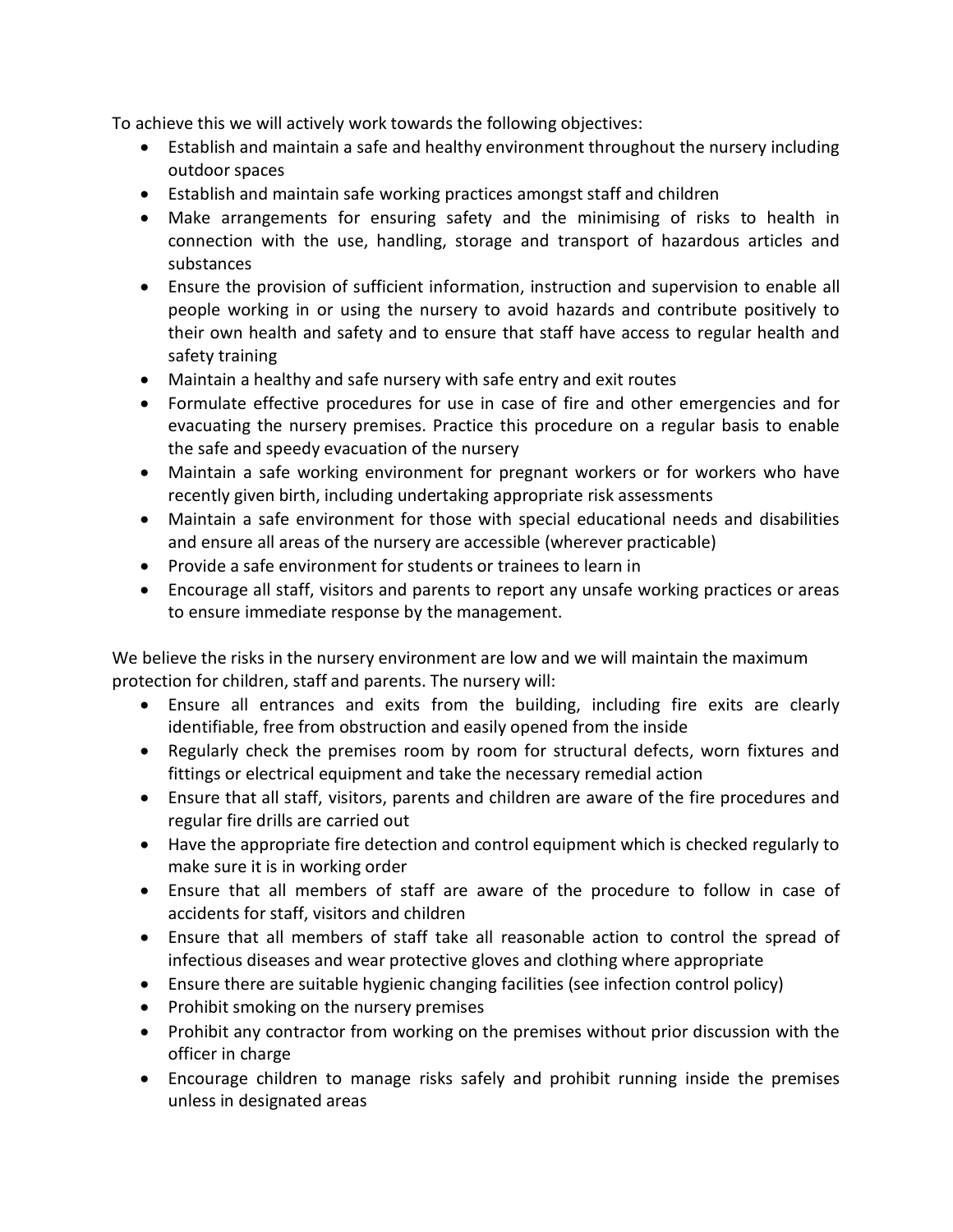- Risk assess all electrical sockets and take appropriate measures to reduce risks where necessary and ensure no trailing wires are left around the nursery
- Ensure all cleaning materials are placed out of the reach of children and kept in their original containers
- Wear protective clothing when cooking or serving food
- Prohibit certain foods that may relate to children's allergies, e.g. nuts are not allowed in the nursery
- We follow the EU Food Information for Food Consumers Regulations (EU FIC). These rules are enforced in the UK by the Food Information Regulations 2014 (FIR). We identify the 14 allergens listed by EU Law that we use as ingredients in any of the dishes we provide to children and ensure that all parents are informed
- Follow the allergies and allergic reactions policy for children who have allergies
- Ensure risk assessments are undertaken on the storage and preparation of food produce within the nursery
- Familiarise all staff and visitors with the position of the first aid boxes and ensure all know who the appointed first aiders are
- Provide appropriately stocked first aid boxes and check their contents regularly
- Ensure children are supervised at all times
- Take all reasonable steps to prevent unauthorised persons entering the premises and have an agreed procedure for checking the identity of visitors
- Ensure no student or volunteer is left unsupervised at any time
- Ensure staff paediatric first aid certificates are on display (or made available to parents).

## **Responsibilities**

The designated Health and Safety Officer in the nursery is **Lisa Robson**

The employer has overall and final responsibility for this policy being carried out at: **Wilsic Road Day Nursery, 11 Wilsic Road, Tickhill, Doncaster DN11 9JG**

The nursery manager/deputy nursery manager will be responsible in his/her absence.

All employees have the responsibility to cooperate with senior staff and the manager to achieve a healthy and safe nursery and to take reasonable care of themselves and others. Neglect of health and safety regulations/duties will be regarded as a disciplinary matter (see separate policy on disciplinary procedures).

Whenever a member of staff notices a health or safety problem which they are not able to rectify, they must immediately report it to the appropriate person named above. Parents and visitors are requested to report any concerns they may have to the \*senior member of staff in the area/\*deputy manager/\*manager.

Daily contact, monthly staff meetings and health and safety meetings provide consultation between management and employees. This will include health and safety matters.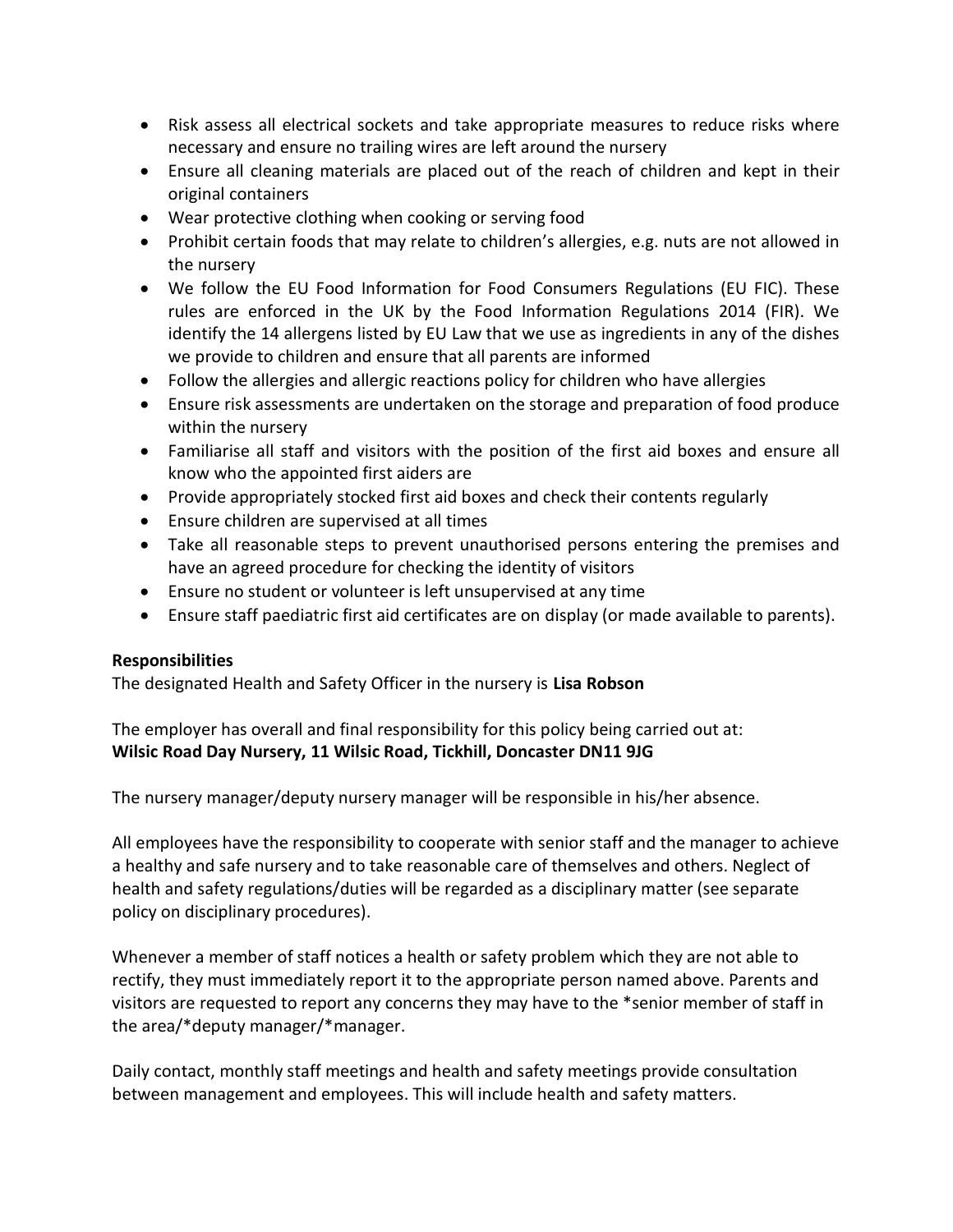#### **Health and safety training**

Person responsible for monitoring staff training is **Lisa Robson**

Health and safety is covered in all induction training for new staff.

#### **Training table:**

| Area                                                                | <b>Training required</b> | Who                                                  |
|---------------------------------------------------------------------|--------------------------|------------------------------------------------------|
| Paediatric First aid                                                | Course                   | All staff                                            |
| Dealing with blood                                                  | In house training/course | All staff and students                               |
| Safeguarding/Child protection                                       | In house training/course | All staff and students                               |
| Care of babies                                                      | In house training/course | At least half of the staff<br>working with under 2's |
| Risk assessment                                                     | In house training/course | All staff                                            |
| Fire safety procedures                                              | In house training        | All staff and students                               |
| Use of fire extinguisher                                            | In house training/course | All staff where possible                             |
| Food hygiene                                                        | In house training/course | Anyone involved in<br>preparing and handling<br>food |
| Allergy awareness                                                   | In house training/course | All staff and students                               |
| <b>Manual handling</b>                                              | In house training/course | All staff and students                               |
| Stress awareness and<br>management                                  | In house training/course | All staff                                            |
| Changing of nappies                                                 | In house training        | All staff                                            |
| Fire warden duties                                                  | <b>External course</b>   | Fire Warden                                          |
| Medication requiring technical or<br>medical knowledge e.g. Epi Pen | <b>External course</b>   | As required                                          |
| <b>SENCO</b>                                                        | <b>External course</b>   | <b>SENCO</b>                                         |
| Supervision and appraisal                                           | <b>External course</b>   | Manager, deputy and<br>room supervisors              |

At present at least one member of staff on duty MUST hold a full paediatric First Aid certificate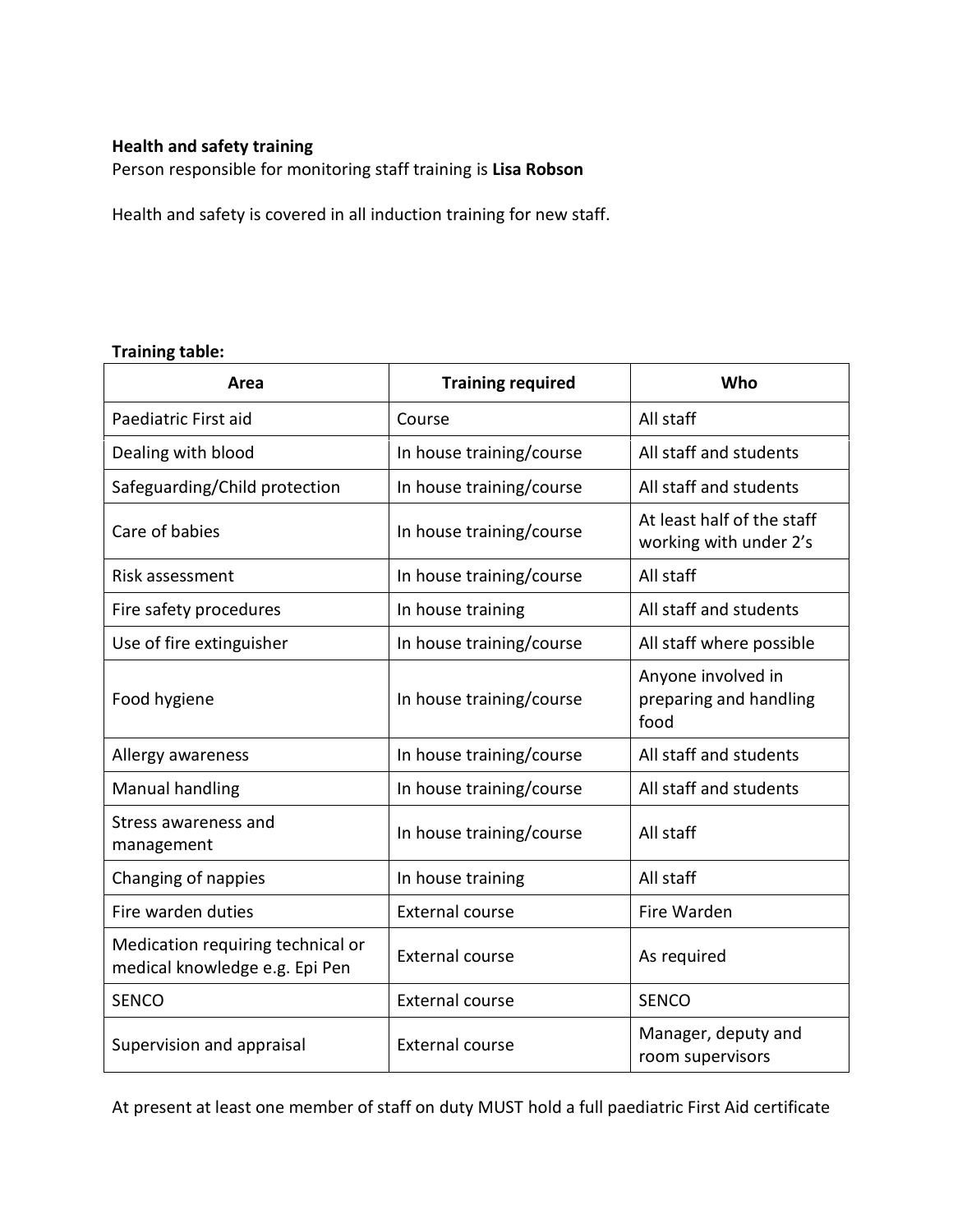in the nursery and when on outings. In addition to this, all newly qualified entrants to the early years workforce who have completed a level 2 and/or level 3 qualification on or after 30 June 2016, must also have either a full PFA or an emergency PFA certificate within three months of starting work in order to be included in the required staff: child ratios at level 2 or level 3 in an early years setting

All trained first aiders must be listed in the first aid policy.

## **Health and safety arrangements**

- All staff are responsible for general health and safety in the nursery
- Risk assessments will be conducted on all areas of the nursery, including rooms, activities, outdoor areas, resources, cleaning equipment, legionella and lone working
- These are reviewed at regular intervals and when arrangements change
- All outings away from the nursery (however short) will include a prior risk assessment more details are included in our outings policy
- All equipment, rooms and outdoor areas will be checked thoroughly by staff before children access them or the area. These checks will be recorded and initialled by the staff responsible. Unsafe areas will be made safe/removed from the area by this member of staff to promote the safety of children. If this cannot be achieved the manager will be notified immediately
- We provide appropriate facilities for all children, staff, parents and visitors to receive a warm welcome and provide for their basic care needs, e.g. easy to access toilet area and fresh drinking water
- We adhere to the Control Of Substances Hazardous to Health Regulation (COSHH) to ensure all children, staff, parents and visitors are safe in relation to any chemicals we may use on the premises
- We identify and assess any water sources at risk of legionella<sup>1</sup>, and manage these risks including avoiding stagnant water
- All staff and students will receive appropriate training in all areas of health and safety which will include risk assessments, manual handling and fire safety. We may also use benefit risk assessments for particular activities and resources for children
- We have a clear accident and first aid policy to follow in the case of any person in the nursery suffering injury from an accident or incident
- We have a clear fire safety policy and procedure which supports the prevention of fire and the safe evacuation of all persons in the nursery. This is to be shared with all staff, students, parents and visitors to the nursery
- We review accident and incident records to identify any patterns/hazardous areas
- All health and safety matters are reviewed informally on an ongoing basis and formally every six months or when something changes. Staff and parents will receive these updates, as with all policy changes, as and when they happen

<sup>1</sup> https://www.hse.gov.uk/legionnaires/